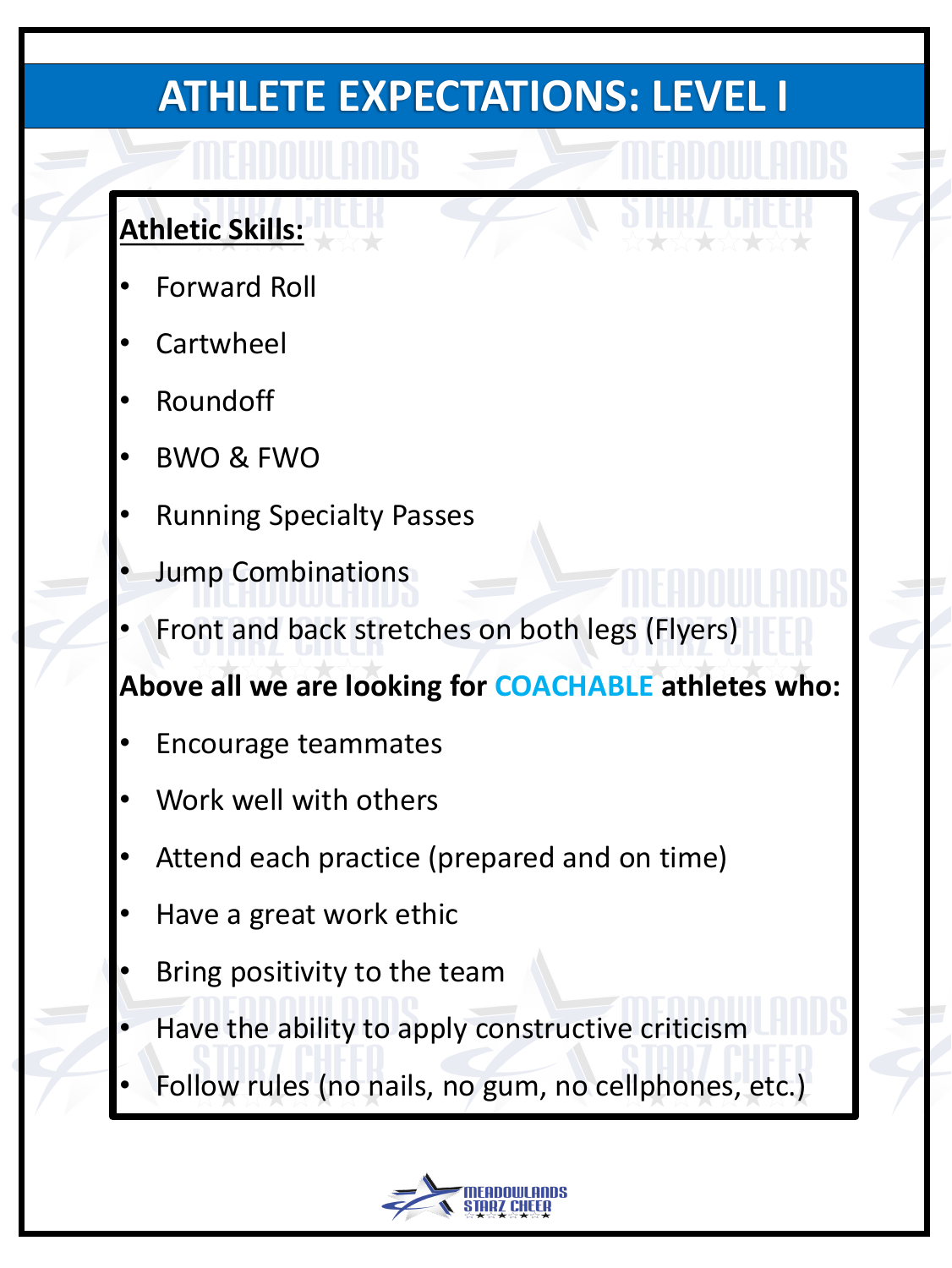### **Athletic Skills:**

- **Standing Back Handspring**
- BWO & FWO Back Handspring
- Running Multiple Back Handsprings
- Running Specialty Passes
- **Strong Jump Combinations**
- Ability to perform level appropriate stunting
- Front and back stretches on both legs (Flyers)

- Encourage teammates
- Work well with others
- Attend each practice (prepared and on time)
- Have a great work ethic
- Bring positivity to the team
- Have the ability to apply constructive criticism
- Follow rules (no nails, no gum, no cellphones, etc.)

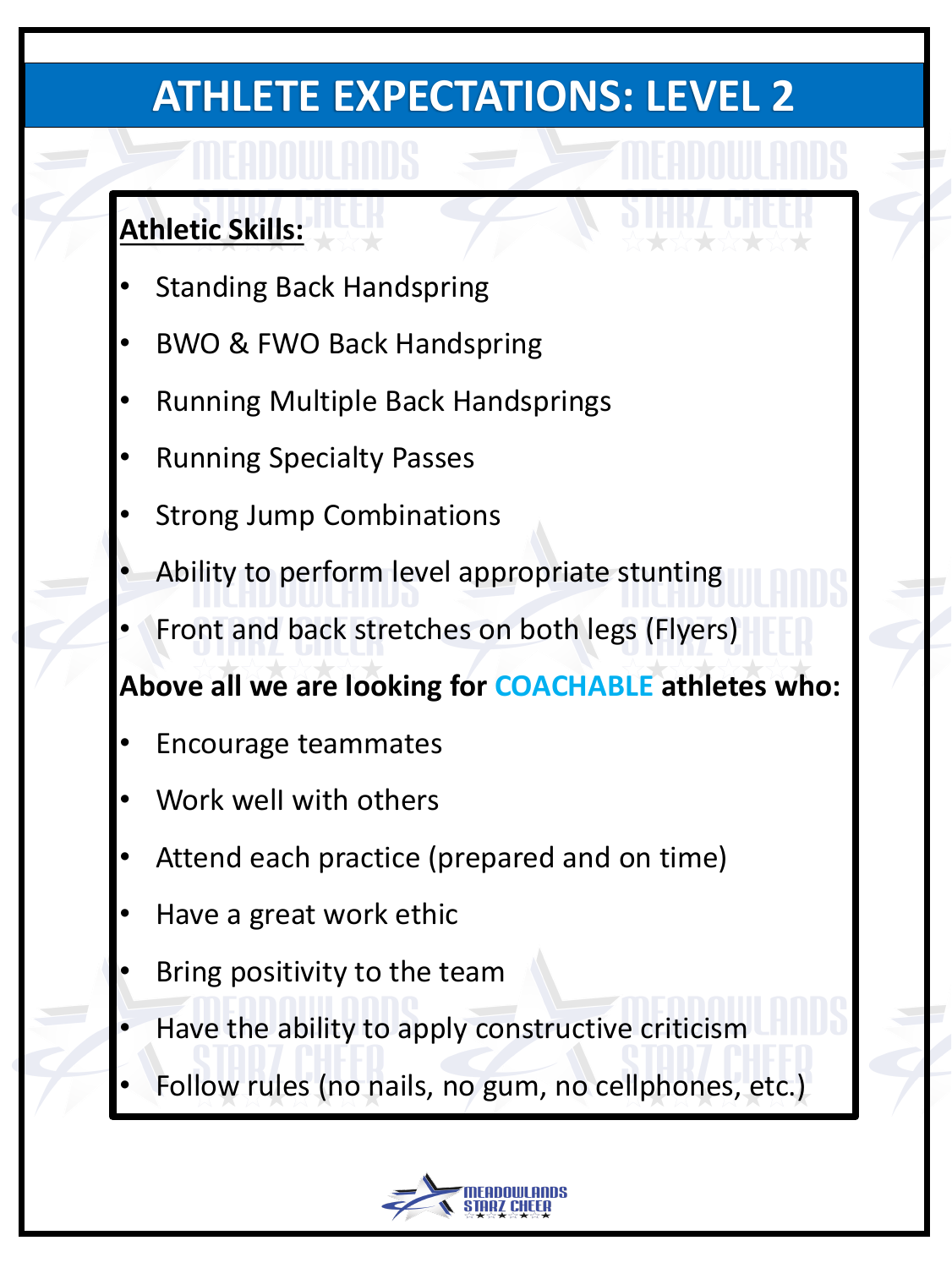### **Athletic Skills:**

- **Standing Multiple Back Handspring**
- Toe touch Back Handspring
- Back Handspring Toe Touch Back Handspring
- **Front Punch**
- Running Specialty Passes
- **Strong Jump Combinations**
- Ability to perform Elite stunting
- Front and back stretches on both legs (Flyers)

- Encourage teammates
- Work well with others
- Attend each practice (prepared and on time)
- Have a great work ethic
- Bring positivity to the team
- Have the ability to apply constructive criticism
- Follow rules (no nails, no gum, no cellphones, etc.)

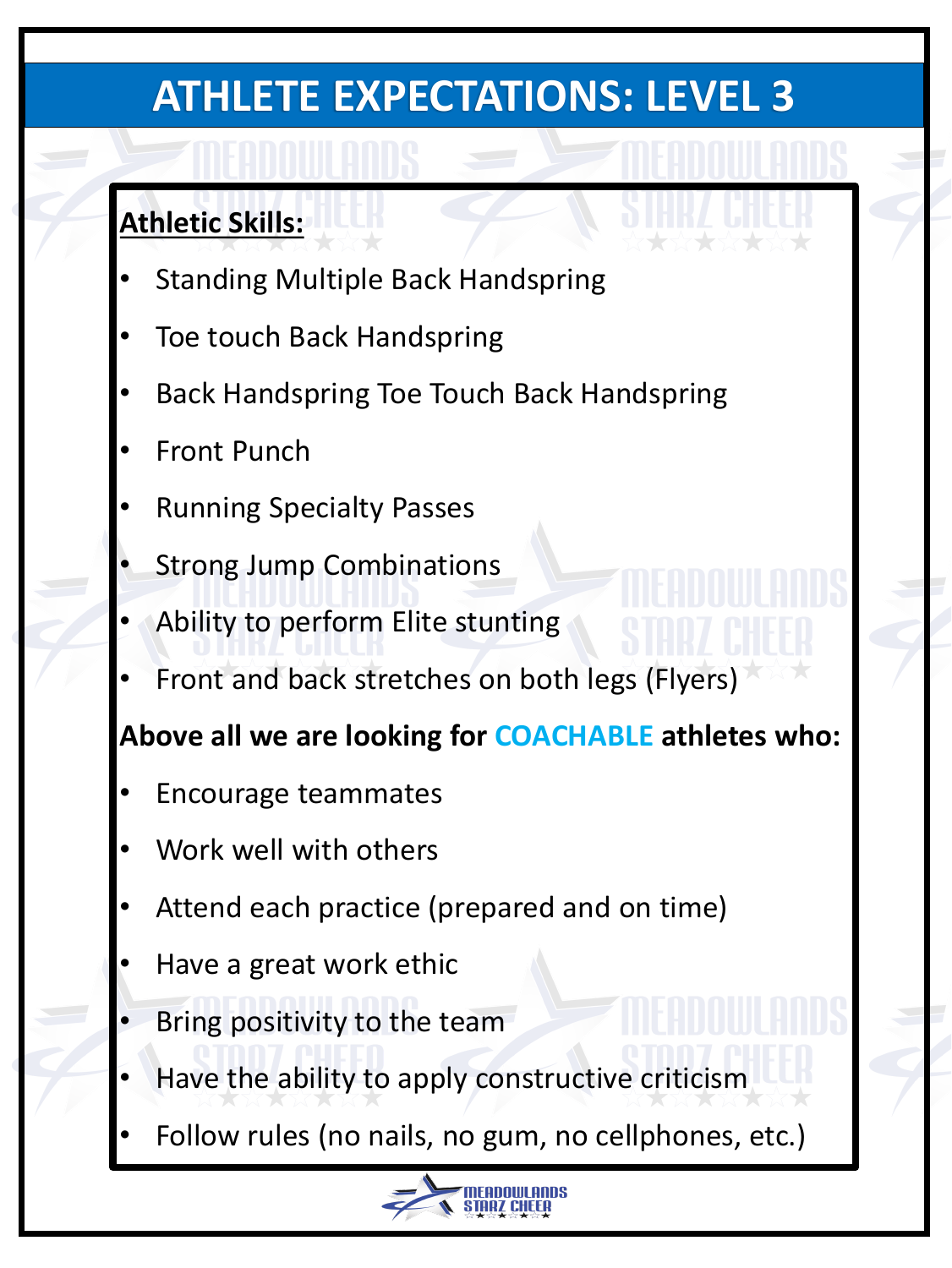- Jump Handspring Tuck
- Single/Double to Tuck
- Cartwheel Tuck
- **Standing Tuck**
- Running Layout/ Specialty Passes
- **Strong Jump Combinations**
- Ability to perform Elite stunting
- Front and back stretches on both legs (Flyers)

#### **Athletic Skills:**

- Encourage teammates
- Work well with others
- Attend each practice (prepared and on time)
- Have a great work ethic
- Bring positivity to the team
- Have the ability to apply constructive criticism
- Follow rules (no nails, no gum, no cellphones, etc.)